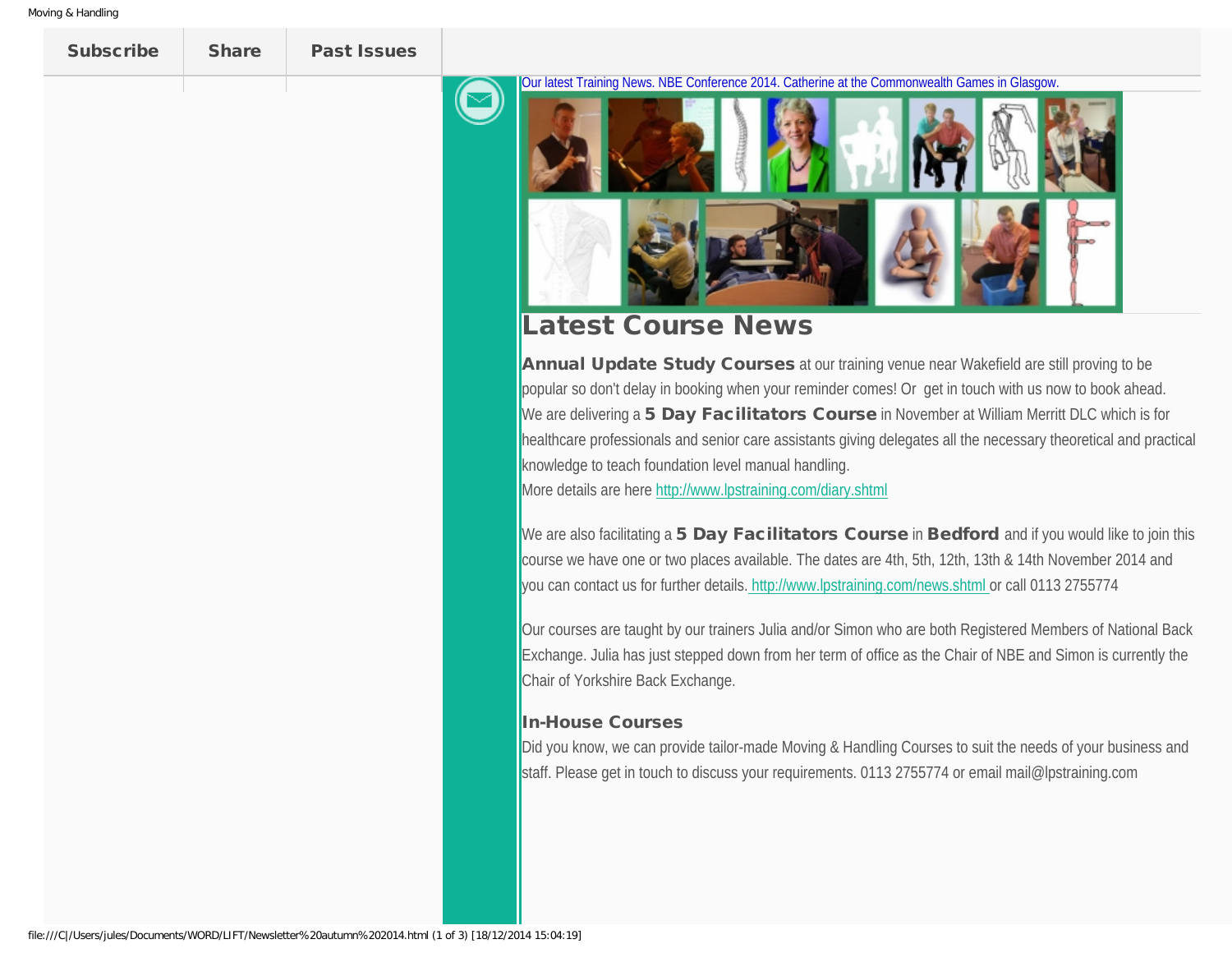## News from LPS

**Congratulations** are in order for Julia and Simon's daughter, Anna, who has graduated as a physiotherapist. She will be working in Wakefield and hopefully passing on her Moving and Handling knowledge too!

Julia has just attended the latest **National Back Exchange Conference** and after two years as Chair and six years as a member of the Executive Committee she has passed on her National responsibilities. Highlights for Julia during her time as Chair are numerous. They include visits to many groups around the country and the warm welcome she received from conferences in North Wales and in Glasgow.

**On a sporting theme**, this summer has been a busy one for Catherine not only at work but also on the sporting front. In the last newsletter we brought you news of Catherine's role as a Tour Maker for the Yorkshire leg of the Tour de France. Shortly after that event, Catherine was on her way to Glasgow in her role working for UK Anti Doping at the Commonwealth Games. Over two weeks, Catherine was tasked with ensuring that anti doping was carried out as requested by the organisers at two of the venues in Glasgow. It was a very exciting time, made all the more interesting for Catherine as she spoke to not one but two VIP Princes!! (Prince Edward and Prince Albert Annual Update Study Day of Monaco). And with Rio 2016 coming up soon, Catherine has just started her second year learning Portuguese. Tudo bem!



**Upcoming Events**

10 November 2014 Moving & Handling Annual Update Study Day *nr Wakefield*

[http://www.lpstraining.com/diary.shtml](#page-0-0)

8 December 2014 (limited availability) Moving & Handling *nr Wakefield* [http://www.lpstraining.com/diary.shtml](#page-0-0)

## 3 - 6 November & 15 December 2014

Moving & Handling Train the Trainer Course to be held at William Merritt DLC in Leeds. Book on their web site, trainers will be Julia & Simon.

[http://www.wmdlc.org/courses-workshops/](http://www.wmdlc.org/courses-workshops/current-courses/) [current-courses/](http://www.wmdlc.org/courses-workshops/current-courses/)

18 November 2014 Yortrain Study Day run by Yorkshire Care Equipment <http://www.yorkshirecareequipment.com/>